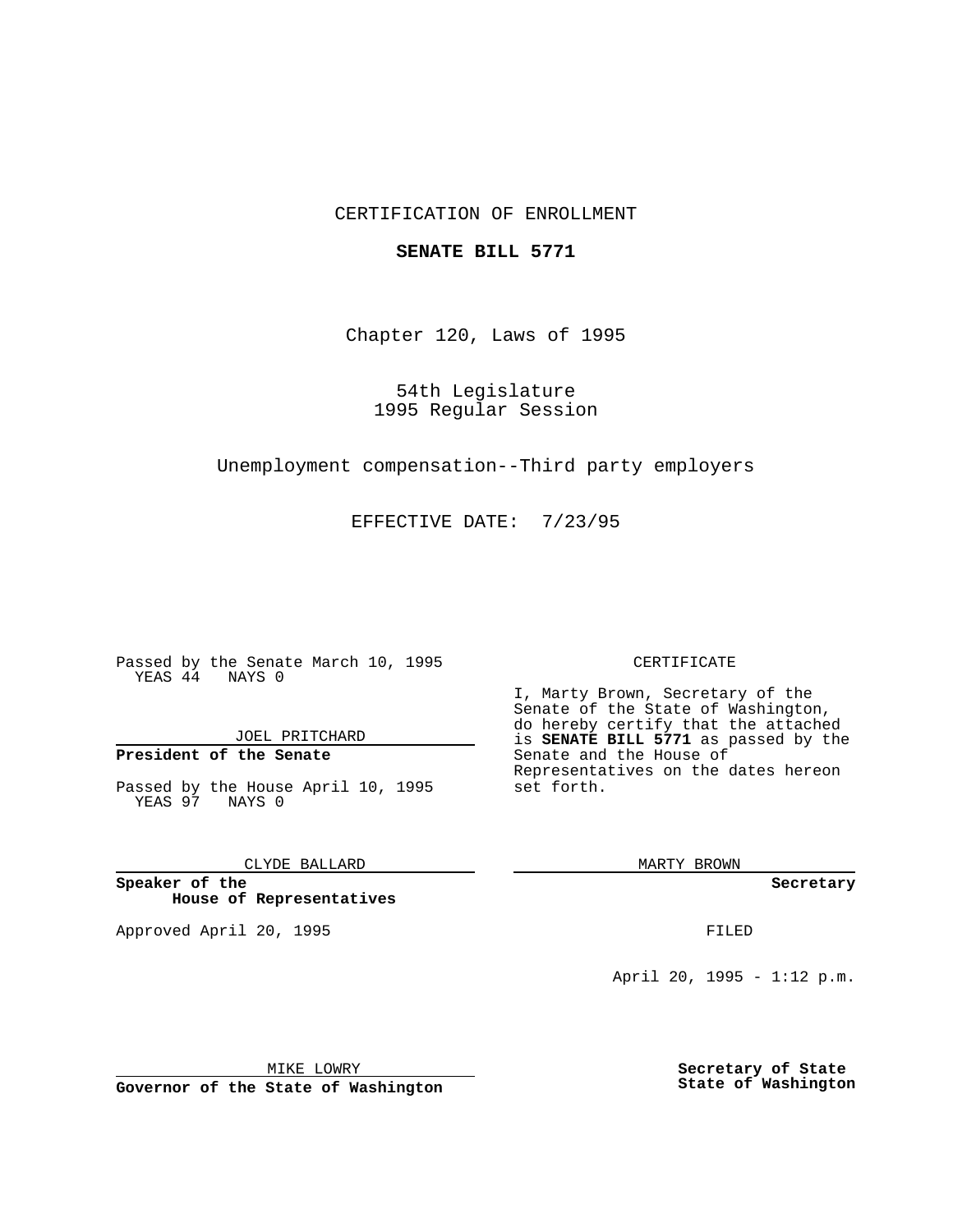## **SENATE BILL 5771** \_\_\_\_\_\_\_\_\_\_\_\_\_\_\_\_\_\_\_\_\_\_\_\_\_\_\_\_\_\_\_\_\_\_\_\_\_\_\_\_\_\_\_\_\_\_\_

\_\_\_\_\_\_\_\_\_\_\_\_\_\_\_\_\_\_\_\_\_\_\_\_\_\_\_\_\_\_\_\_\_\_\_\_\_\_\_\_\_\_\_\_\_\_\_

Passed Legislature - 1995 Regular Session

### **State of Washington 54th Legislature 1995 Regular Session**

**By** Senators Pelz, Newhouse and Deccio; by request of Employment Security Department

Read first time 02/06/95. Referred to Committee on Labor, Commerce & Trade.

 AN ACT Relating to third party employers; adding a new section to chapter 50.04 RCW; and creating a new section.

BE IT ENACTED BY THE LEGISLATURE OF THE STATE OF WASHINGTON:

 NEW SECTION. **Sec. 1.** A new section is added to chapter 50.04 RCW to read as follows:

 (1) Subject to the other provisions of this title, personal services performed for, or for the benefit of, a third party pursuant to a contract with a temporary services agency, employee leasing agency, services referral agency, or other entity shall be deemed to be employment for the temporary services agency, employee leasing agency, services referral agency, or other entity when the agency is responsible, under contract or in fact, for the payment of wages in remuneration for the services performed.

(2) For the purposes of this section:

 (a) "Temporary services agency" means an individual or entity that is engaged in the business of furnishing individuals to perform services on a part-time or temporary basis for a third party.